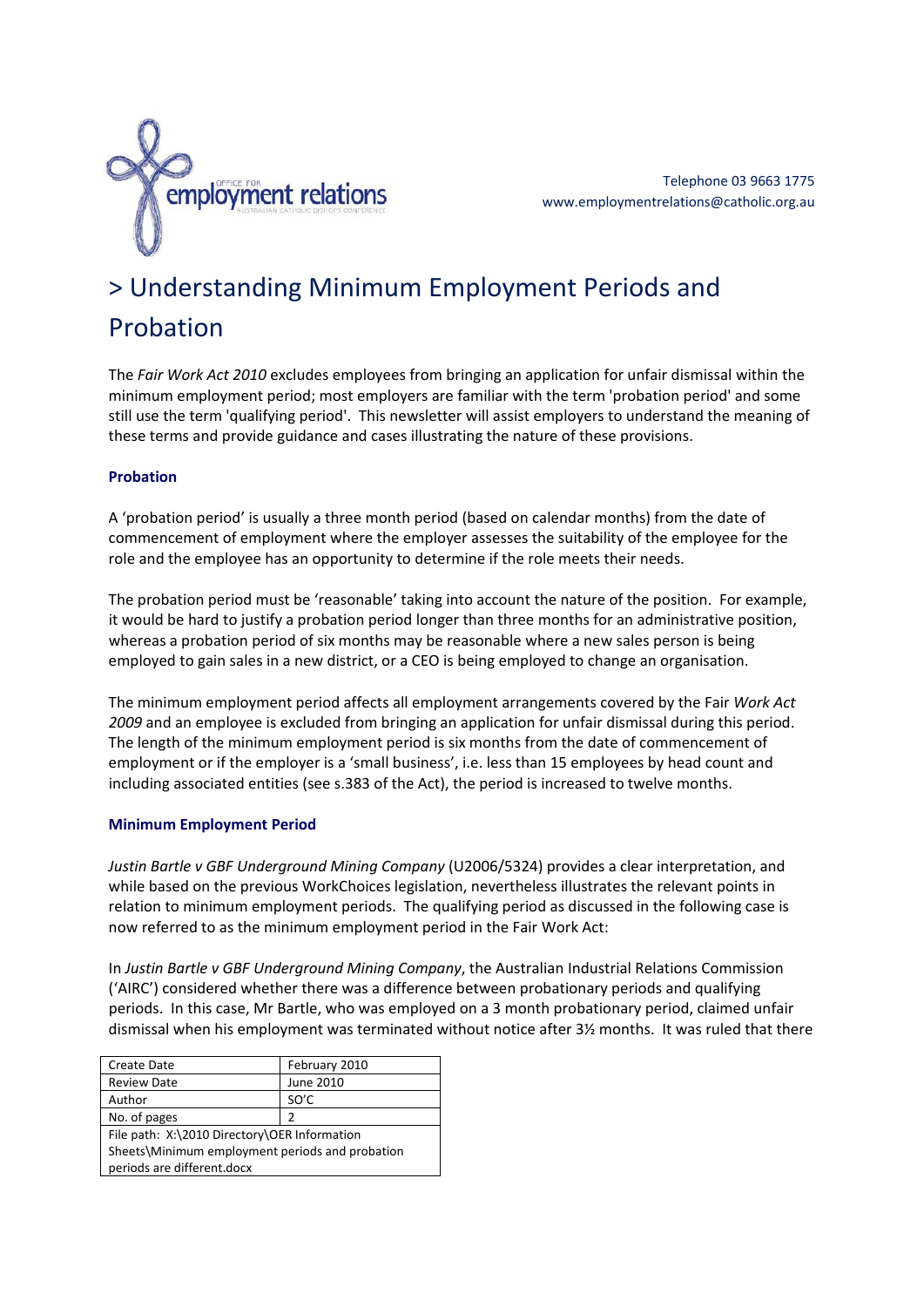was no jurisdiction for the claim since the *WorkChoices Act* stated that an employee may not make a claim for unfair dismissal unless the 6 month qualifying period is complete.

The AIRC found that the Explanatory Memorandum supported that probationary periods and qualifying periods serve different purposes. They said that a 'probationary period' is based on the performance of the probationary employee and is a period whereby an employer can assess suitability of employment. The 'qualifying period' stipulates the length of an employee's employment before the employee is able to make an application for unfair dismissal. That is, it's a period of time the employee has to serve before they "qualify" to commence these proceedings.

The AIRC said "because of the different purposes of the two terms, it follows that the length of an employee's period of probation does not automatically directly affect the default period of the qualifying period of employment". The AIRC went on to say that the Act is to be interpreted to mean that an employee whose employment is terminated while they are serving a probationary period cannot make an application for unfair dismissal until the completion of their qualifying period of employment (i.e. standard of 6 months); or the expiration of their probationary period, whichever is the later.

### **Guidance for Employers**

- The *Fair Work Act* came into effect from 1 July 2009 and provides protection for employees from unfair dismissal where they have completed a minimum employment period of 6 months from the commencement of the employment if the employer is not a small business, or 12 months if the employer is a small business.
- If an employee is terminated after the minimum employment period by a small business and it can demonstrate to have followed the Fair Dismissal Code, the dismissal will not be considered unfair.
- Probationary periods apply where they are included in a written contract of employment which should detail the beginning and end date of the probation period. They are usually for a period of 3 months but can be for longer periods where necessary due to the type of position.
- It is important to note that you cannot extend a probationary period unless it is contemplated in writing at the commencement of employment. If this condition is not provided in writing prior to the commencement of employment and you extend the probationary period beyond the initial term, it will not provide you with protection from unfair dismissal proceedings. (If is recommended that you seek assistance from the Office for Employment Relations if you are considering these last two points).
- An employee is exempt from commencing unfair dismissal proceedings if their employment is terminated during the probationary period or the minimum employment period, whichever is the longer. It is important to clearly understand the beginning and end date of the minimum employment period, even to within a matter of hours. See an explanation in the recent case of Mr Brian Prigge v Manheim Fowles Pty Ltd [2010] FWA 28

### http://www.fwa.gov.au/FWAISYS/isysquery/904c2f44‐1732‐4003‐923f‐6caaa098f85e/1/doc/

- Employers in Western Australia should note that the WA legislation considers the manner of termination during the probation period and an application for unfair dismissal may be heard by the WA industrial relations body. Employees within the State industrial relations system may be able to bring an unfair dismissal application during probation if the dismissal is not for a valid reason, or the manner of the dismissal is harsh, unjust or unreasonable.
- It is important to note that although an employee may be exempt from commencing unfair dismissal proceedings, they are not excluded from making claims for unlawful termination. Unlawful